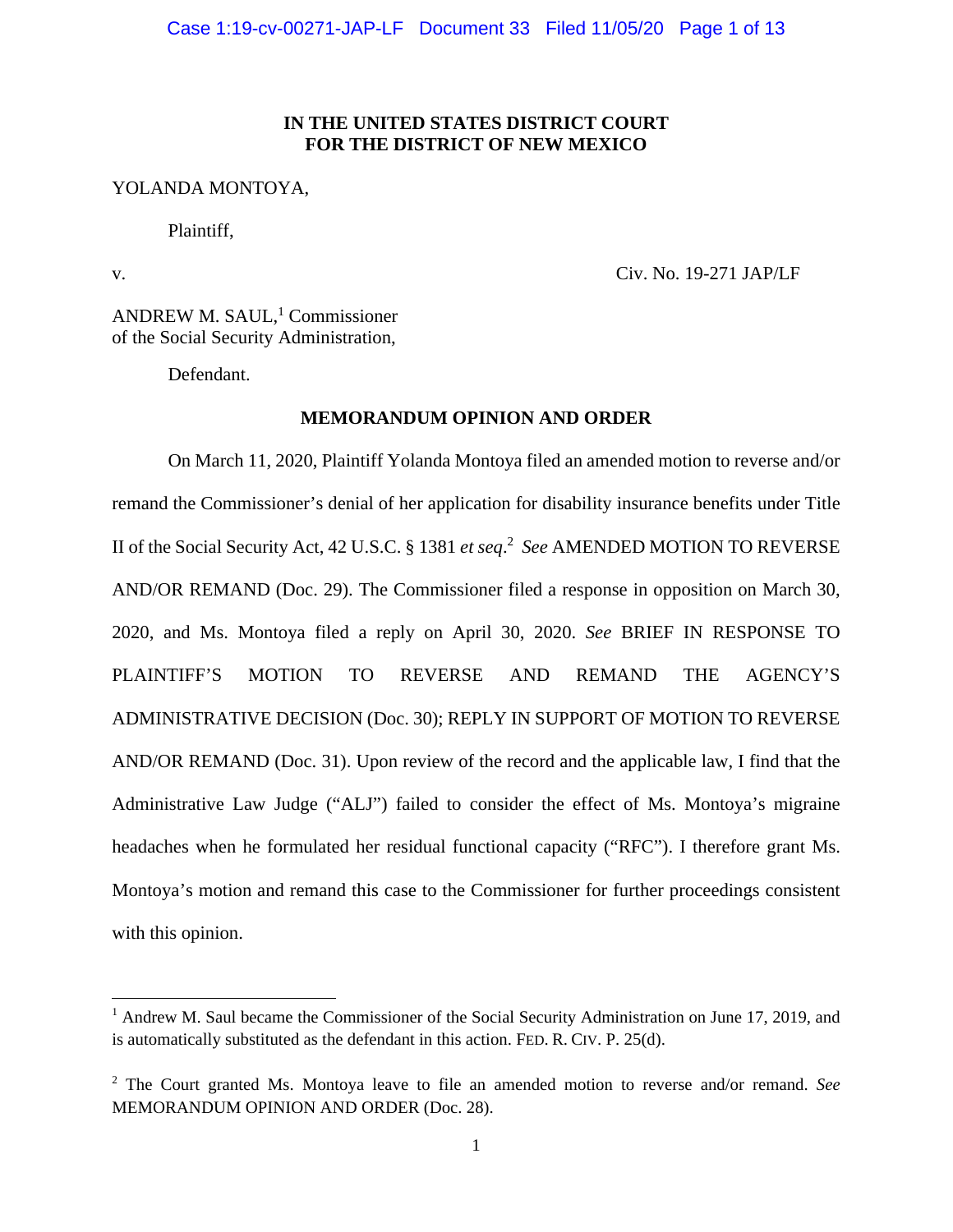### **I. Standard of Review**

The standard of review in a Social Security appeal is whether the Commissioner's final decision<sup>3</sup> is supported by substantial evidence and whether the correct legal standards were applied. *Maes v. Astrue*, 522 F.3d 1093, 1096 (10th Cir. 2008). If substantial evidence supports the Commissioner's findings and the correct legal standards were applied, the Commissioner's decision stands, and the plaintiff is not entitled to relief. *Langley v. Barnhart*, 373 F.3d 1116, 1118 (10th Cir. 2004). "The failure to apply the correct legal standard or to provide this court with a sufficient basis to determine that appropriate legal principles have been followed is grounds for reversal." *Jensen v. Barnhart*, 436 F.3d 1163, 1165 (10th Cir. 2005) (internal quotation marks and brackets omitted). The Court must meticulously review the entire record, but may neither reweigh the evidence nor substitute its judgment for that of the Commissioner. *Flaherty v. Astrue*, 515 F.3d 1067, 1070 (10th Cir. 2007).

"Substantial evidence is such relevant evidence as a reasonable mind might accept as adequate to support a conclusion." *Langley*, 373 F.3d at 1118. A decision "is not based on substantial evidence if it is overwhelmed by other evidence in the record or if there is a mere scintilla of evidence supporting it." *Id.* While the Court may not reweigh the evidence or try the issues de novo, its examination of the record as a whole must include "anything that may undercut or detract from the ALJ's findings in order to determine if the substantiality test has been met." *Grogan v. Barnhart*, 399 F.3d 1257, 1262 (10th Cir. 2005). "'The possibility of drawing two inconsistent conclusions from the evidence does not prevent [the] findings from being supported by substantial evidence.'" *Lax v. Astrue*, 489 F.3d 1080, 1084 (10th Cir. 2007) (quoting *Zoltanski v. F.A.A.*, 372 F.3d 1195, 1200 (10th Cir. 2004)).

<sup>&</sup>lt;sup>3</sup> The Court's review is limited to the Commissioner's final decision, 42 U.S.C. § 405(g), which generally is the ALJ's decision, 20 C.F.R. § 404.981, as it is in this case.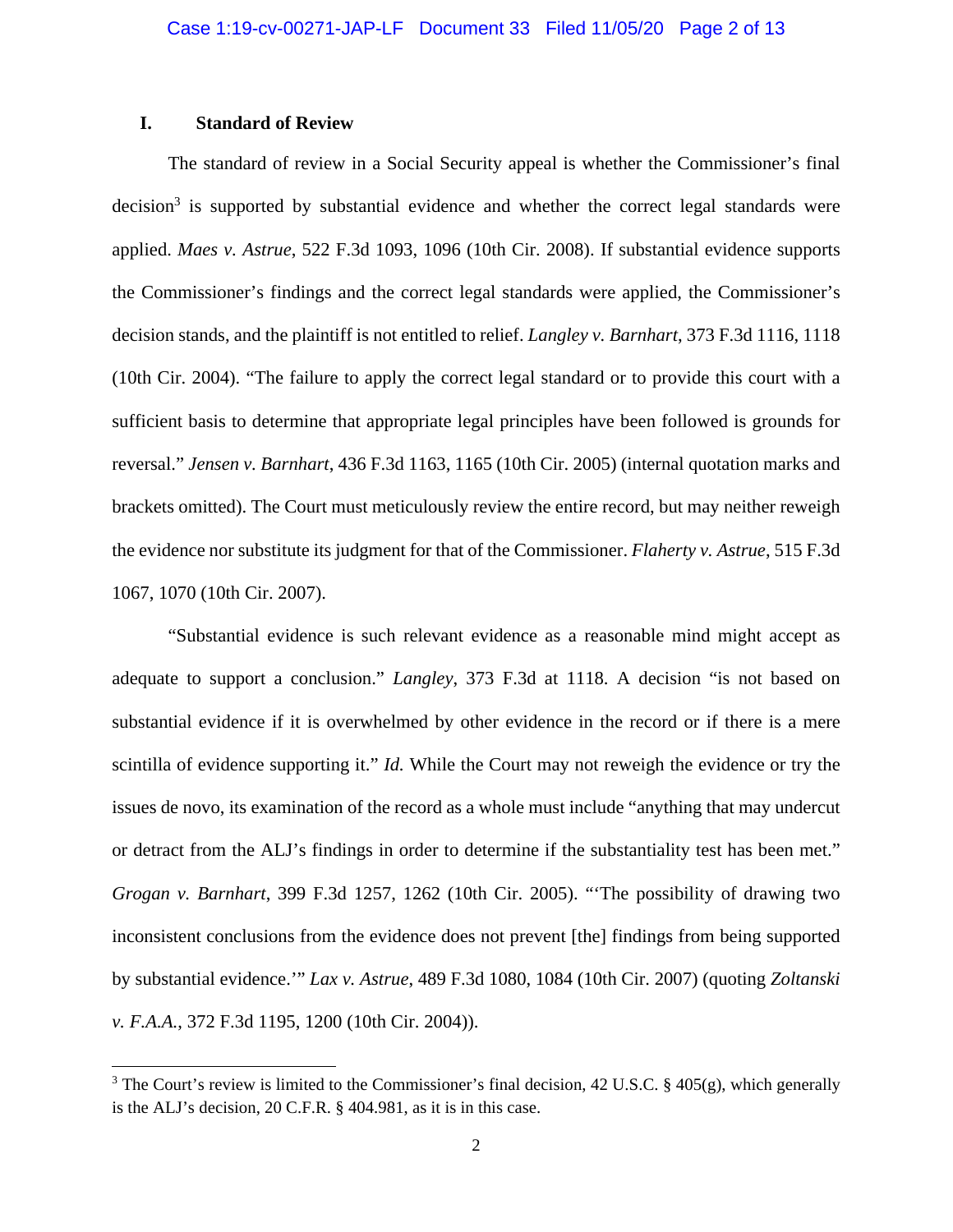#### **II. Applicable Law and Sequential Evaluation Process**

To qualify for disability benefits, a claimant must establish that she is unable "to engage in any substantial gainful activity by reason of any medically determinable physical or mental impairment which can be expected to result in death or which has lasted or can be expected to last for a continuous period of not less than 12 months." 42 U.S.C.  $\S$  423(d)(1)(A); 20 C.F.R.  $\S$ 404.1505(a).

When considering a disability application, the Commissioner is required to use a five-step sequential evaluation process. 20 C.F.R. § 404.1520; *Bowen v. Yuckert*, 482 U.S. 137, 140 (1987). At the first four steps of the evaluation process, the claimant must show: (1) the claimant is not engaged in "substantial gainful activity"; (2) the claimant has a "severe medically determinable . . . impairment . . . or a combination of impairments" that has lasted or is expected to last for at least one year; *and* (3) the impairment(s) either meet or equal one of the Listings<sup>4</sup> of presumptively disabling impairments; *or* (4) the claimant is unable to perform her "past relevant work." 20 C.F.R. §§ 404.1520(a)(4)(i–iv); *Grogan*, 399 F.3d at 1260–61. If the claimant cannot show that her impairment meets or equals a Listing but proves that she is unable to perform her "past relevant work," the burden of proof shifts to the Commissioner, at step five, to show that the claimant is able to perform other work in the national economy, considering the claimant's residual functional capacity ("RFC"), age, education, and work experience. *Id.* 

<sup>4</sup> 20 C.F.R. pt. 404, subpt. P, app. 1.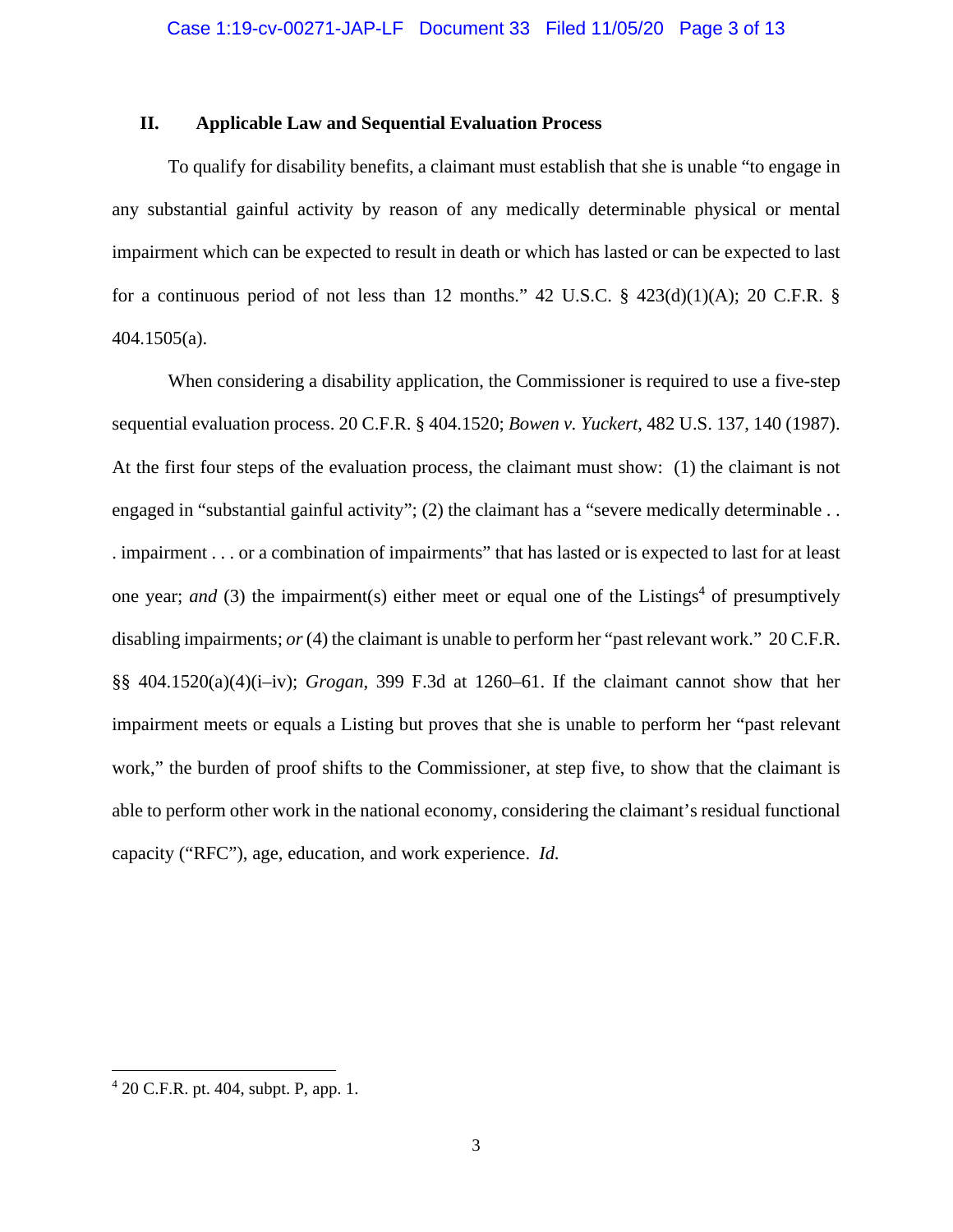#### **III. Background and Procedural History**

Ms. Montoya was born in 1967, graduated from high school, and worked as a sales advisor at Octopus Car Wash for 23 years. AR 92–93, 245.<sup>5</sup> On January 21, 2016, Ms. Montoya filed an application for Disability Insurance Benefits ("DIB"), alleging disability since October 31, 2009 due to chronic lower back pain, tail bone pain, leg pain and numbness, sciatica, pudendal nerve pain, groin and vaginal pain, left shoulder blade pain, migraines, depression, high blood pressure, and arthritis. AR 119–130, 215–216. The Social Security Administration ("SSA") denied her claim initially on April 19, 2016. AR 145–148. The SSA denied her claim on reconsideration on August 12, 2016. AR 150–154. Ms. Montoya requested a hearing before an ALJ. AR 157. On August 22, 2017, ALJ Frederick Upshall, Jr., held a hearing. AR 87–117. ALJ Upshall issued a decision unfavorable to Ms. Montoya on March 14, 2018. AR 10–25.

The ALJ found that Ms. Montoya met the insured requirements of the Social Security Act through June 30, 2015. AR 15. At step one, the ALJ found that Ms. Montoya had not engaged in substantial, gainful activity since October 31, 2009, her alleged onset date. *Id*. At step two, the ALJ found that Ms. Montoya suffered from the following severe impairments: degenerative disc disease, osteoarthritis, planter fasciitis, and pudendal neuralgia. AR 16. The ALJ also found that Ms. Montoya had a non-severe migraine impairment and no medically determinable mental impairment as of the date last insured. AR 16–17.

At step three, the ALJ found that none of Ms. Montoya's impairments, alone or in combination, met or medically equaled a Listing. AR 17–18. Because the ALJ found that none of

 $<sup>5</sup>$  Document 8-1 is the sealed Administrative Record ("AR"). When citing to the record, the Court cites to</sup> the AR's internal pagination in the lower right-hand corner of each page, rather than to the CM/ECF document number and page.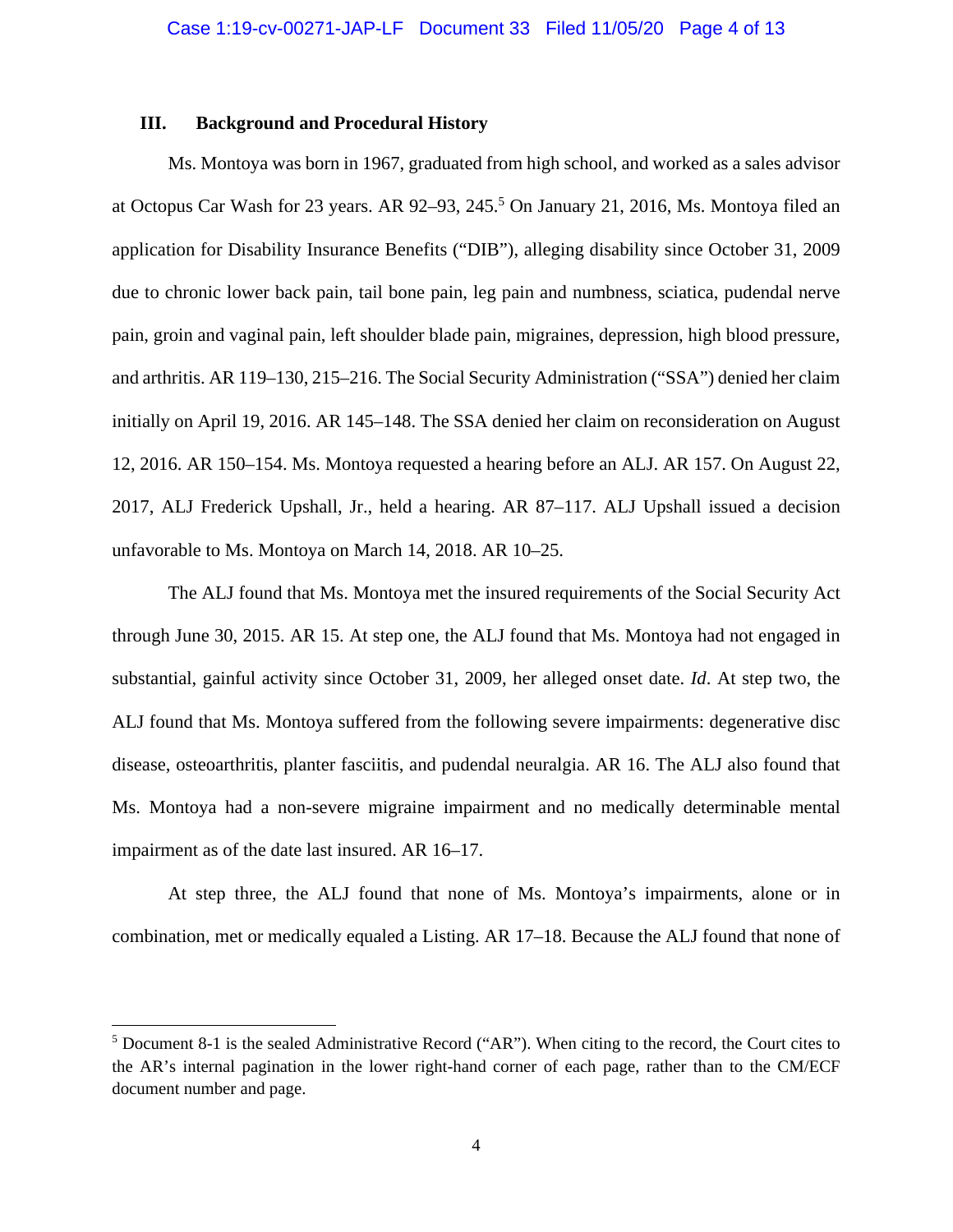### Case 1:19-cv-00271-JAP-LF Document 33 Filed 11/05/20 Page 5 of 13

the impairments met a Listing, the ALJ assessed Ms. Montoya's RFC. AR 18–22. The ALJ found

that Ms. Montoya had the RFC to

lift up to 10 pounds occasionally and lift or carry lesser weights frequently. She is able to stand or walk for approximately 2 hours in an 8 hour workday and sit for approximately 6 hours in an 8 hour workday with normal breaks. She requires the ability to change positions from sitting to standing at will. Pushing and pulling is limited only by her ability to lift and carry. She can never climb ladders, ropes, or scaffolds, occasionally climb ramps or stairs and occasionally stoop, crouch, kneel, and crawl. Handling and fingering, bilaterally is limited to frequent. She must avoid concentrated exposure to environmental irritants such as fumes, odors, dusts, and gases. This RFC is consistent with a range of sedentary work as defined in 20 CFR 404.1567(a).

# AR 18.

At step four, the ALJ concluded that Ms. Montoya could not perform any of her past relevant work. AR 23. The ALJ found Ms. Montoya not disabled at step five because she could perform jobs that exist in significant numbers in the national economy—such as dowel inspector, circuit board screener, and cigar head piercer. AR 23–24. On May 17, 2018, Ms. Montoya asked the Appeals Council to review the ALJ's unfavorable decision.<sup>6</sup> AR 5, 214. Ms. Montoya submitted additional evidence to the Appeals Council. AR 2, 38–85, 358–359. On February 4, 2019, the Appeals Council denied the request for review. AR 1–3. Ms. Montoya timely filed her appeal to this Court on March  $26$ ,  $2019$ .<sup>7</sup> Doc. 1.

### **IV. Ms. Montoya's Claims**

Ms. Montoya raises several arguments for reversing and remanding this case based on the ALJ's decision: (1) the ALJ erred at step two in determining that her migraine headaches were a

<sup>&</sup>lt;sup>6</sup> Ms. Montoya requested an extension of time to submit argument and/or evidence, which the Appeals Council granted. AR 31–35.

 $<sup>7</sup>$  A claimant has 60 days to file an appeal. The 60 days begins running five days after the decision is mailed.</sup> 20 C.F.R. § 404.981; *see also* AR 3.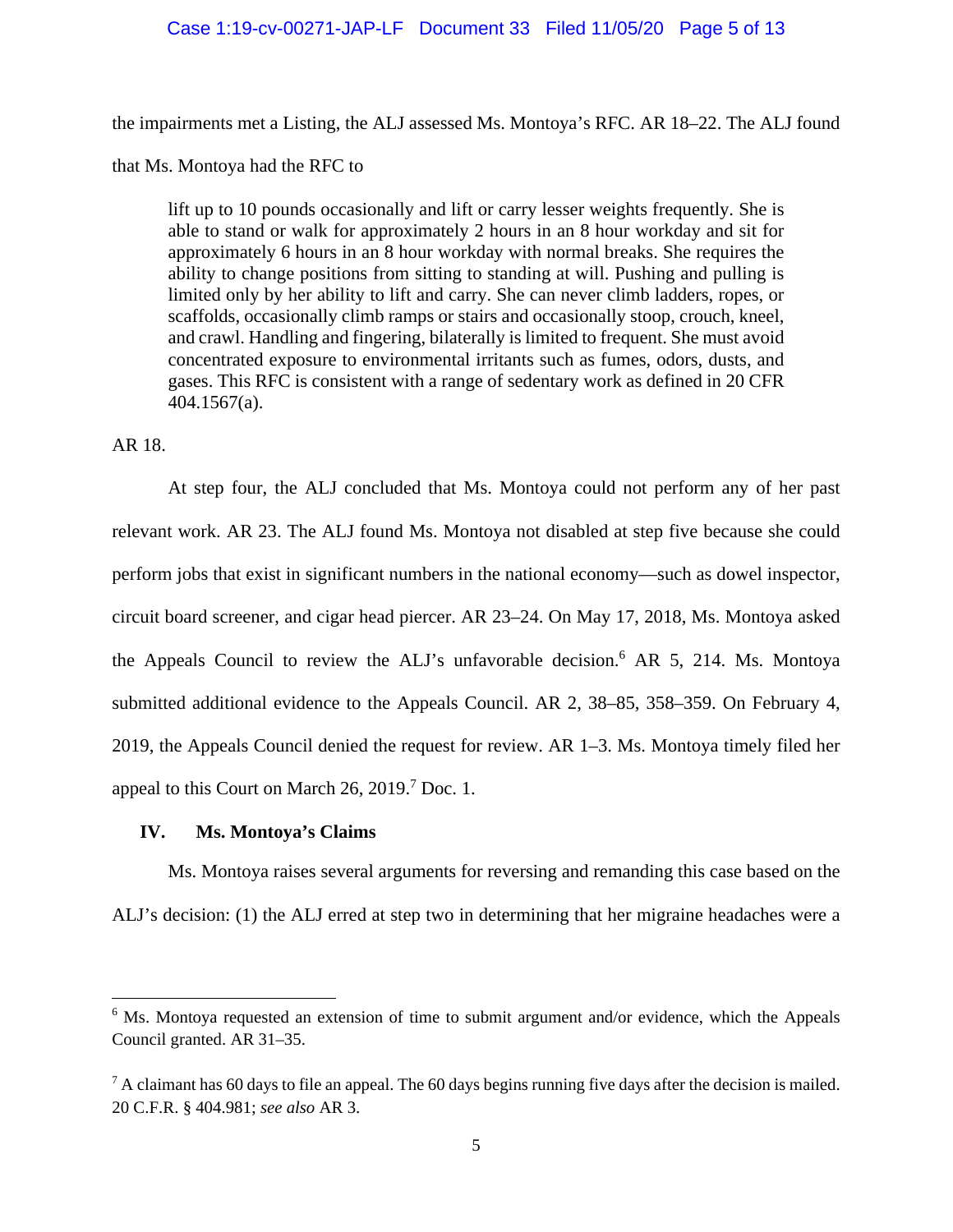#### Case 1:19-cv-00271-JAP-LF Document 33 Filed 11/05/20 Page 6 of 13

non-severe impairment; (2) the ALJ erroneously failed to consider the limiting effects of her migraine headaches when he formulated her RFC; (3) the ALJ failed to consider Ms. Montoya's testimony regarding the side effects of her migraine medication or the aftermath of a migraine; (4) the ALJ should not have considered Ms. Montoya's compliance with her doctor's instructions to exercise as an indication that she was not disabled; and (5) the ALJ improperly inferred that the care Ms. Montoya provides for her child signifies that she can perform substantial gainful activity. *See* Doc. 29 at 16–26. In addition, Ms. Montoya contends that the ALJ did not have the authority to hear her claim because the ALJ was not properly appointed under the Appointments Clause of the Constitution at the time of the hearing. *Id*. at 26–27. The Court will first consider Ms. Montoya's Appointment Clause argument before turning to her specific arguments concerning the ALJ's rationale for denying benefits.

#### **V. Analysis**

#### **1. Ms. Montoya has waived her Appointments Clause challenge.**

Ms. Montoya argues that remand is required because ALJ Upshall was not appointed under the Constitution's Appointment Clause at the time of the hearing and thus did not have legal authority to preside over the case. *See* Doc. 29 at 25–26 (citing *Lucia v. SEC*, 138 S. Ct. 2044 (2018)). In response, the Commissioner argues that Ms. Montoya has waived this argument because she failed to raise an Appointments Clause argument during her administrative proceedings before the SSA. *See* Doc. 30 at 13–25. In her reply, Ms. Montoya does not dispute that she failed to raise this issue at the agency level, but contends that she was not required to exhaust this issue before raising it for the first time in district court. *See* Doc. 31 at 5–6.

In a recent decision, the Tenth Circuit Court of Appeals addressed exhaustion of Appointments Clause challenges in the social security context. *See Carr v. Comm'r, SSA*, 961 F.3d 1267 (10th Cir. 2020). The Tenth Circuit expressly held that Social Security disability claimants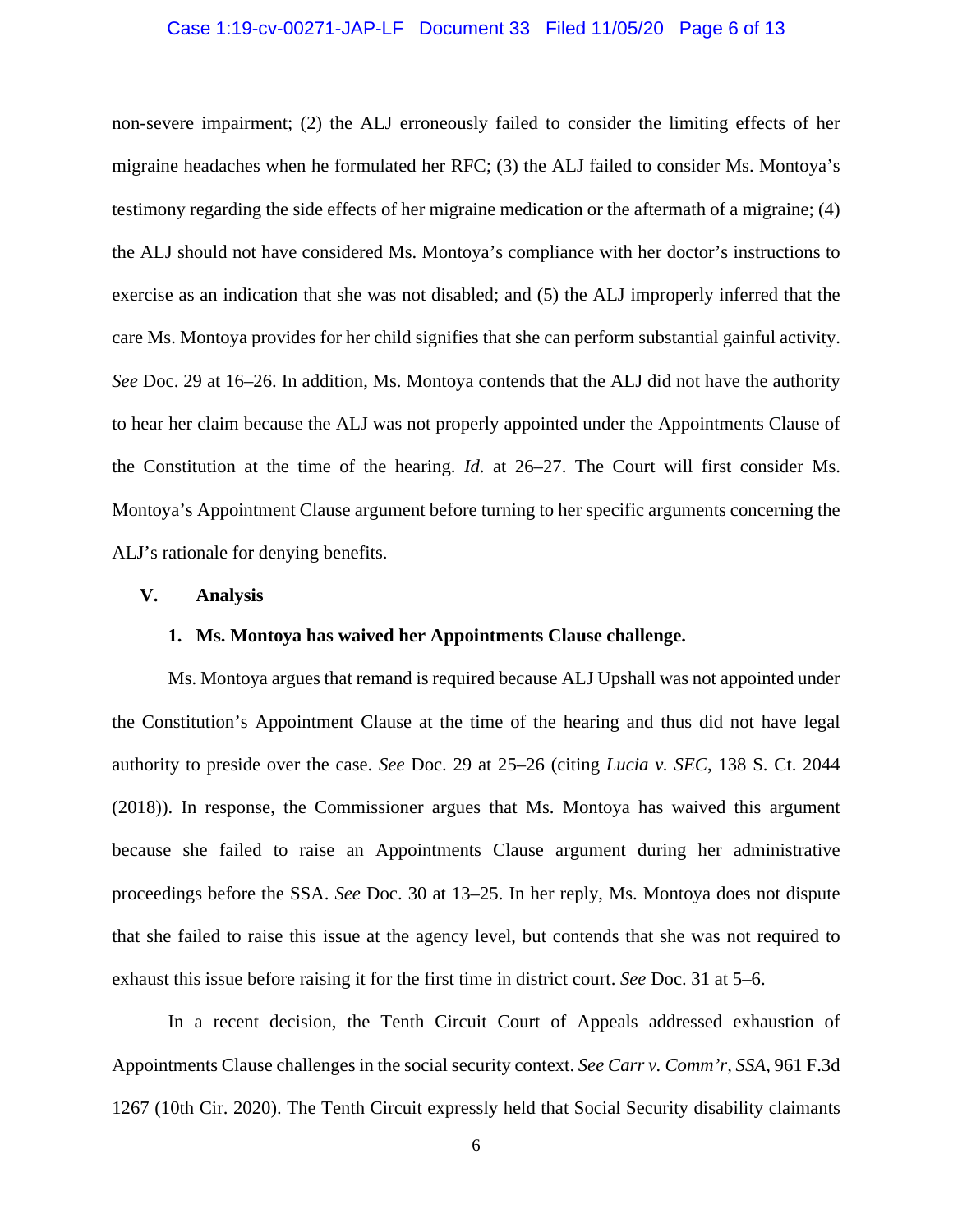#### Case 1:19-cv-00271-JAP-LF Document 33 Filed 11/05/20 Page 7 of 13

waive Appointments Clause challenges in district court if they failed to first exhaust them in their administrative proceedings before the SSA. *Id*. at 1268. Because the claimants in *Carr* raised their Appointments Clause challenges for the first time in district court, the Tenth Circuit concluded that they waived their Appointments Clause challenges. *Id*. Like the claimants in *Carr*, there is no evidence in the administrative record that Ms. Montoya raised an Appointments Clause challenge at any point in her SSA administrative proceedings. In light of the Tenth Circuit's ruling in *Carr*, the Court concludes Ms. Montoya has waived her Appointments Clause challenge by failing to exhaust it before the SSA.

#### **2. The ALJ did not commit reversible error at Step Two***.*

Ms. Montoya contends that the ALJ erred at step two in determining that her migraine headaches were not a severe impairment. *See* Doc. 29 at 16–21. She argues that the ALJ overlooked "overwhelming evidence" in the record establishing the severity of her headache impairment. *Id*. at 17–18. She further contends that the ALJ cherry-picked evidence to support his non-severity finding, and that the evidence he relied upon did not constitute substantial evidence. *Id*. at 18–21.

During the hearing before the ALJ, Ms. Montoya testified that she began having migraine headaches in high school. AR 98. The migraine headaches affected her ability to perform her job duties at the car wash. AR 98–99. She explained that lights shining off vehicles caused her to become sensitive to light and triggered her headaches. AR 99. She missed work due to the headaches, but could not recall how much work she missed. *Id*. Ms. Montoya took medication for the headaches and never sought treatment from a neurologist for them. AR 101. Even after she stopped working at the car wash, Ms. Montoya continued to get the headaches. AR 100. She testified that although they are fewer than before, she presently has migraine headaches four times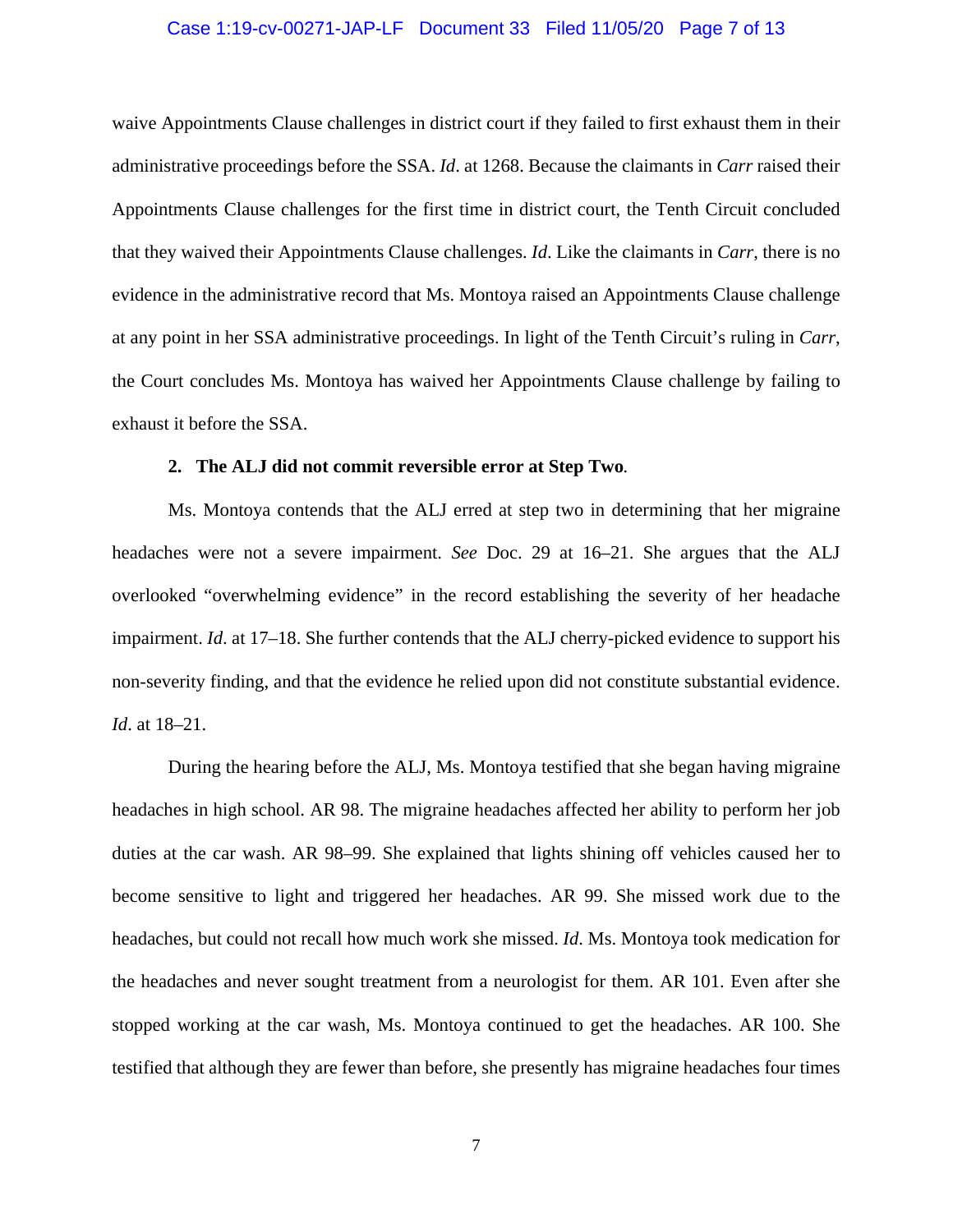### Case 1:19-cv-00271-JAP-LF Document 33 Filed 11/05/20 Page 8 of 13

a month. *Id*. When she senses a headache coming on, she takes prescription medication and goes to a dark room. *Id*. Her headaches cause her to experience neck pain and to feel nauseous, for which she takes anti-nausea medicine. *Id*. The nausea medicine in turn makes her feel dizzy and drowsy. AR 100–101. After a migraine headache is over, she feels an aftermath for a couple of days, which she described as a "throbbing inside [her] head." AR 101.

In his step two analysis, the ALJ summarized Ms. Montoya's testimony regarding her migraine headaches and acknowledged that there were pre-DLI<sup>8</sup> medical records containing "diagnoses for migraines, as well as evidence of treatment with prescription drugs like Imitrex and Relpax." AR 16. That said, the ALJ determined that the migraine headaches were a non-severe impairment because the medical evidence in the record did not support Ms. Montoya's testimony regarding "the alleged frequency" of the headaches or "the alleged degree or duration of symptoms." AR 17. In particular, the ALJ noted that during the pre-DLI period, two of Ms. Montoya's doctors indicated that she had only "3 [migraine] episodes per year", a frequency that was far less than the "4 per month" Ms. Montoya alleged at the hearing.<sup>9</sup> *Id*. As to the degree or

<sup>&</sup>lt;sup>8</sup> The ALJ utilized this term in his decision to refer to the period prior to Ms. Montoya's Date Last Insured (DLI), which was June 30, 2015. *See* AR 15.

<sup>&</sup>lt;sup>9</sup> During the hearing, the ALJ inquired as to this inconsistency:

Q. Yeah. And it says, again, this is at Exhibit 11F, page 184. It says chronic migraines three per year. So, if you're getting them four per month and they were even more frequent back then why would we have  $-$  why would the  $-$  why would you have told the doctors you were getting about three a year or that you only had to take the medication every two or three months?

A. I'm not sure. Maybe I didn't go to the doctor to when I had the migraine or the headache  $if I -$ 

Q. But this is when you told them how often you had them not how often you went to him. It says migraines three per year.

A. And then – and, you know, he says that then that's what I told him.

Q. Okay. Thank you.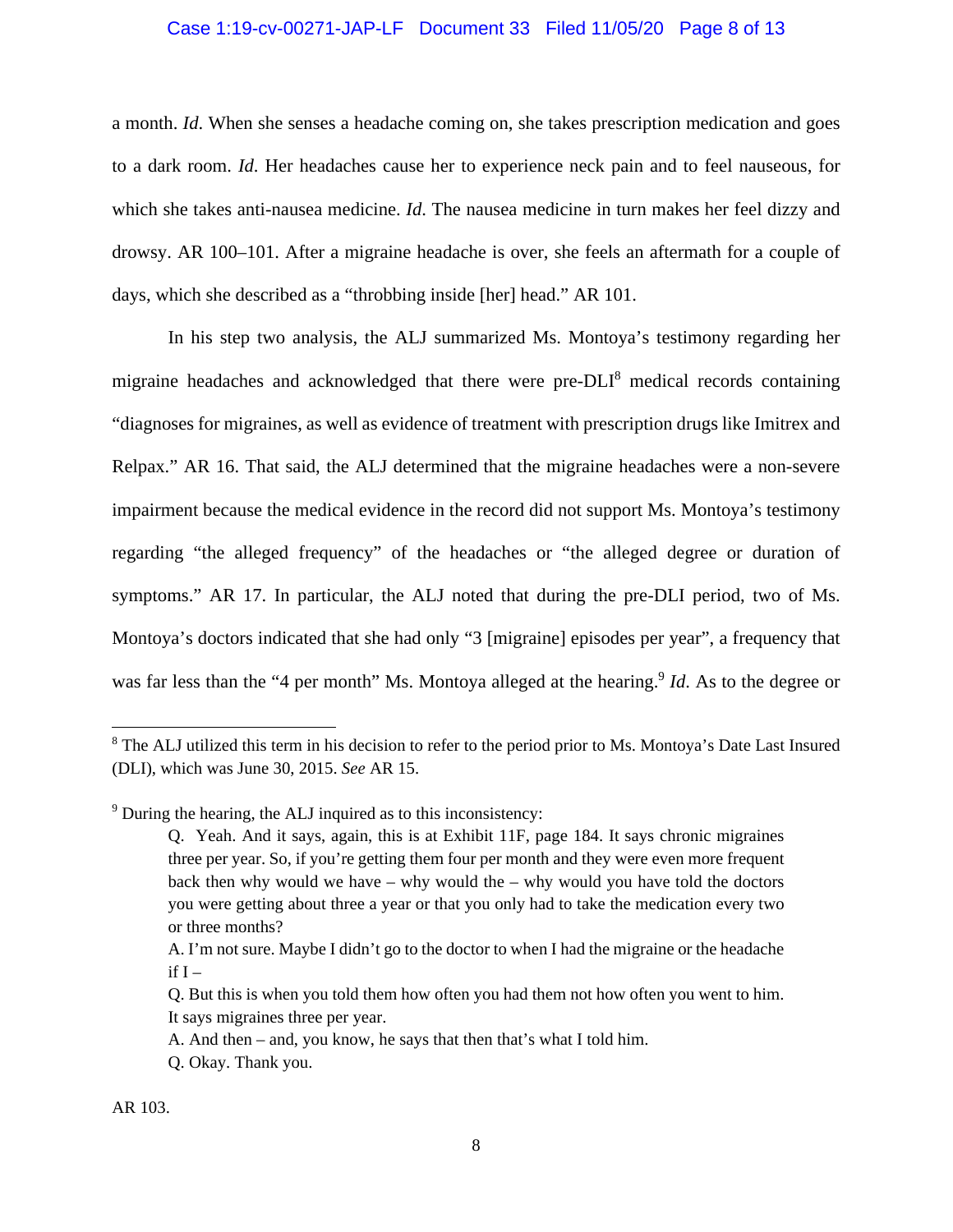#### Case 1:19-cv-00271-JAP-LF Document 33 Filed 11/05/20 Page 9 of 13

duration of symptoms, the ALJ observed that the medical record showed "strikingly little in the way of objective, headache-specific abnormalities or consistent and regular treatment during the pre-DLI period." *Id*. He noted that medical records showed Ms. Montoya took prescription medication for migraines "only 2-3 times per year, i.e., highly infrequently." *Id*. The ALJ also found that the record did not "reflect consistent renewal or use of [migraine] prescription, or show regular emergency room visits or commensurate treatment with neurologists or pain specialists." *Id*. Based on these reasons, the ALJ determined that Ms. Montoya's migraine headaches were not a severe impairment at step two of the sequential analysis.

In her motion, Ms. Montoya argues that the ALJ improperly evaluated the medical evidence and gave reasons that are not supported by substantial evidence. *See* Doc. 29 at 17–21. She contends that "[h]ad the ALJ properly evaluated the medical evidence pertaining to [her] migraine headaches and her treatment for the same, he more likely than not, would have concluded that [her] treatment for migraine headaches was commensurate with her allegations and thus severe." *Id*. at 21. Ms. Montoya's argument fails as a matter of law because it is well established that an ALJ does not commit reversible error at step two if he finds at least one severe impairment:

An impairment is "severe" if it "significantly limits [a claimant's] physical or mental ability to do basic work activities." 20 C.F.R. § 404.1520(c). A claimant must make only a *de minimis* showing to advance beyond step two. *Langley v. Barnhart*, 373 F.3d 1116, 1123 (10th Cir. 2004). To that end, a claimant need only establish, and an ALJ need only find, one severe impairment. *See Oldham v. Astrue*, 509 F.3d 1254, 1256–57 (10th Cir. 2007) (noting that, for step two, the ALJ explicitly found that the claimant "suffered from severe impairments," which "was all the ALJ was required to do"). The reason is grounded in the Commissioner's regulation describing step two, which states: "If you do not have a *severe* medically determinable physical or mental impairment . . . or a combination of impairments that is severe  $\ldots$ , we will find that you are not disabled." 20 C.F.R. §  $404.1520(a)(4)(ii)$  (emphasis added). By its plain terms, the regulation requires a claimant to show only "*a* severe" impairment—that is, *one* severe impairment—to avoid a denial of benefits at step two. *Id.* (emphasis added). As long as the ALJ finds one severe impairment, the ALJ may not deny benefits at step two but must proceed to the next step. *Thus, the failure to find a particular impairment severe at*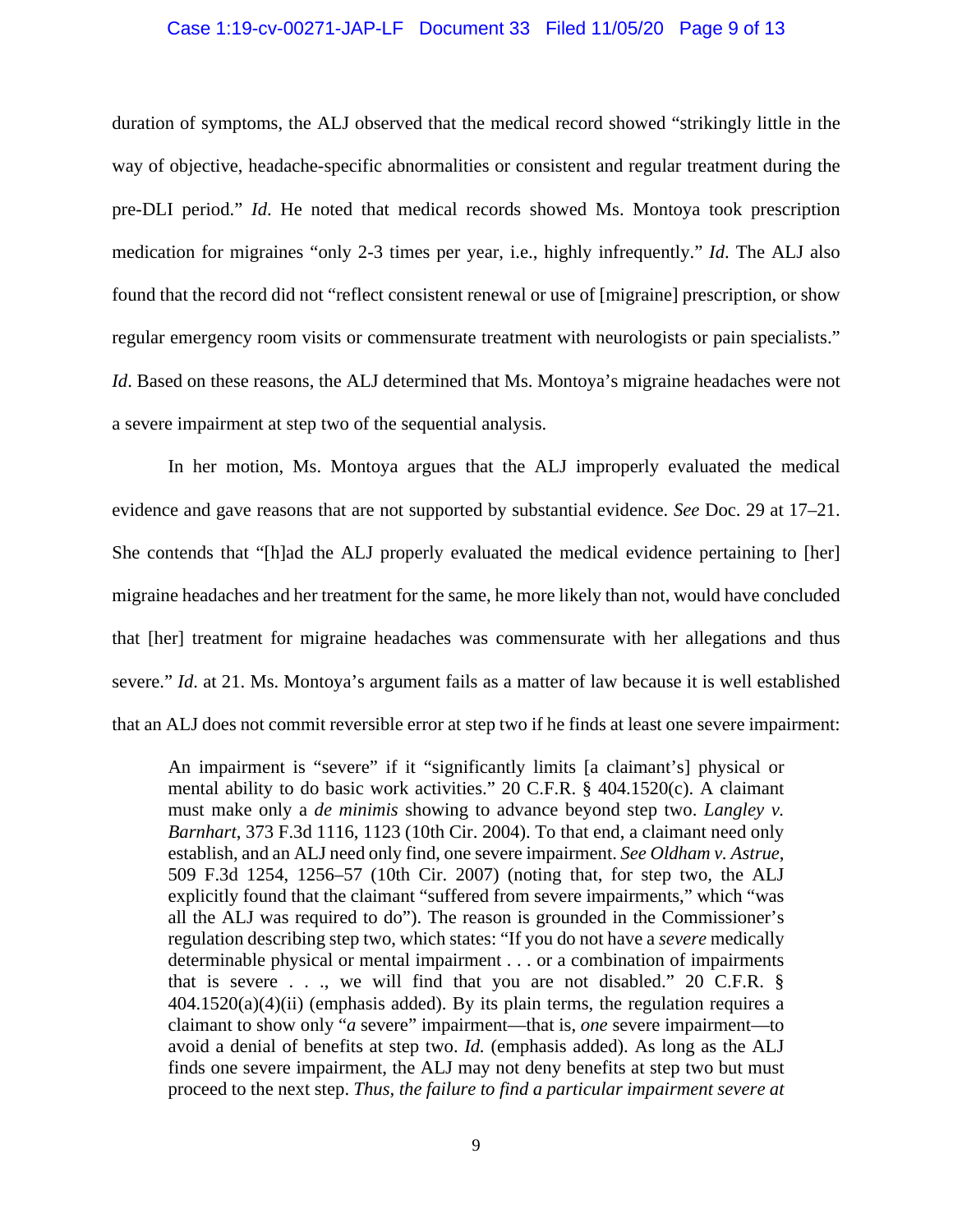### Case 1:19-cv-00271-JAP-LF Document 33 Filed 11/05/20 Page 10 of 13

*step two is not reversible error when the ALJ finds that at least one other impairment is severe.*

*Allman v. Colvin*, 813 F.3d 1326, 1330 (10th Cir. 2016) (emphasis added). Here, the ALJ found four other impairments were severe and proceeded through the remaining steps in the sequential evaluation process. Thus, the ALJ's failure to find Ms. Montoya's headaches severe at step two is not reversible error and does not warrant remand.

# **3. The ALJ failed to consider the limiting effects, if any, of Ms. Montoya's migraine headaches when he formulated her RFC.**

In connection with her step two argument, Ms. Montoya argues that the ALJ committed error by failing to consider the limiting effects of her migraine headaches when he determined her RFC. *See* Doc. 29 at 21, 23. Ms. Montoya contends she has functional limitations arising from her migraine headaches that the ALJ failed to account for in her RFC. *Id.*; *see also* Doc. 31 at 4. The Court agrees that when determining a claimant's RFC, the ALJ is required to "consider the limiting effects of all [her] impairment(s), even those that are not severe." 20 C.F.R. § 404.1545(e). This is because symptoms from other impairments "may cause a limitation of function beyond that which can be determined on the basis of the anatomical, physiological or psychological abnormalities considered alone[.]" *Id*. In assessing the total limiting effects of an impairment, the ALJ must consider all of the evidence, including the objective medical evidence, Ms. Montoya's activities of daily living, precipitating and aggravating factors, and treatment received for an impairment. *Id*.; *see also* 20 C.F.R. § 404.1529(c).

Here, the ALJ began his RFC analysis by acknowledging his earlier step two finding that Ms. Montoya did not have a severe migraine impairment. AR 19. He then indicated that Ms. Montoya was "ambiguous about what she thinks was causing her headaches" and "[t]o the extent there is possible overlap with her severe impairments," he would "carr[y] over" the headache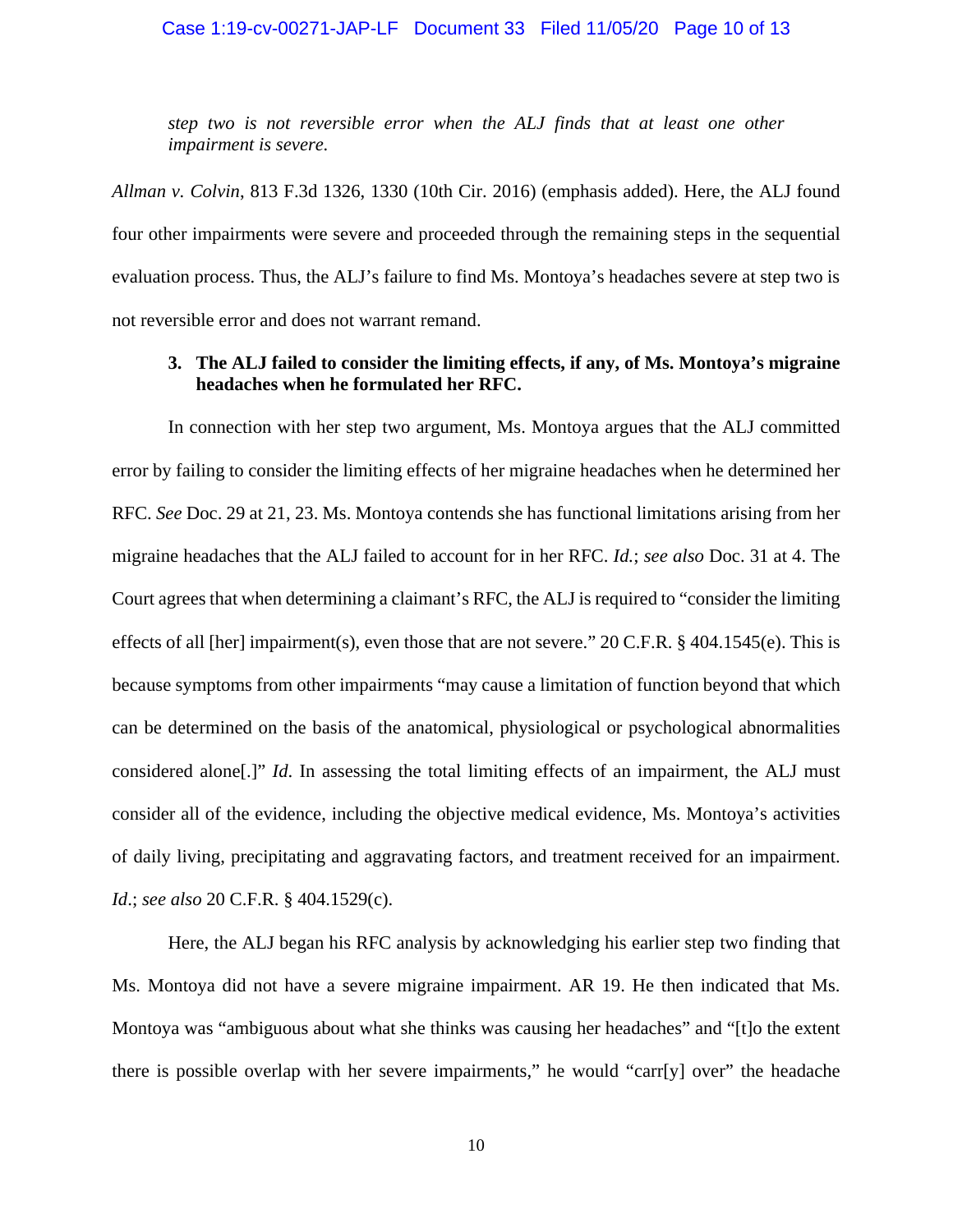## Case 1:19-cv-00271-JAP-LF Document 33 Filed 11/05/20 Page 11 of 13

allegations as "potential symptoms of spine impairment rather than as separate neurologic or mental impairments." *See id*. However, nowhere in his subsequent discussion of Ms. Montoya's RFC, and in particular her spine impairment, did the ALJ actually address her complaints of headaches and any associated symptoms or limitations. *See* AR 19–22. While he extensively discussed Ms. Montoya's musculoskeletal impairments in formulating her RFC, the ALJ mentioned headaches in passing only once—stating that Ms. Montoya was "unremarkable in terms of . . . noteworthy headache . . . symptoms" in connection with her physical impairments. AR 20. Beyond this statement, however, the ALJ did not address the objective medical evidence in the record chronicling Ms. Montoya's history of migraine headaches and the treatment she received.<sup>10</sup> And although the ALJ implied that the headaches were related to Ms. Montoya's spine impairment,

<sup>&</sup>lt;sup>10</sup> Aside from the few records cited by the ALJ in his step two analysis of Ms. Montoya's migraine headaches, the ALJ did not otherwise address any of the medical evidence concerning the headaches at any point in his written decision. *See, e.g.*, AR 741 (treatment note dated January 28, 2011 indicating that "Patient continues to have headaches, after taking the antibiotic. She is having clear nasal discharge. She has headaches even to the back of her head and into her shoulder area. Patient has been taking Imitrex for quite some time for migraines. Patient states the medication is not helping either."); AR 757 (treatment note dated June 17, 2010 for "migraine and sinus HA with photosensitivity despite Imitrex X one week"); AR 901 (treatment note dated August 7, 2012 for "pressure and headaches for one week . . . Pt. does have a history of migraine headaches. She does take medication for her migraines and this did not help improve her headache the last 2 days"); AR 474 (treatment note dated May 20, 2013 indicating that "she is currently having a migraine. . . . She usually uses Relpax and it has not helped. In the past, she has had a shot of an anti-inflammatory medicine that usually helps and she is requesting that today. . . . The patient was given 60 mg of Toradol IM"); AR 517–518 (treatment note dated February 24, 2015 for "Migraine: This is a chronic problem. The current episode started more than 1 year ago. The problem occurs intermittently. The problem has been waxing and waning. The pain is located in the left unilateral region. Radiates to: across forehead. The pain quality is similar to prior headaches. The quality of the pain is described as pulsating. The pain is severe. Associated symptoms include nausea. . . . Associated symptoms comments: Flashing lights and photophobia. The symptoms are aggravated by bright light (environmental allergies). Treatments tried: relpax and phenergan. The treatment provided significant relief. Her past medical history is significant for migraine headaches."); AR 780 (treatment note dated October 26, 2009 indicating that "[r]ecent headache improved with trigger point injections"); AR 783 (treatment note dated October 5, 2009 indicating that "patient has had a headache, mostly left-sided, and upper neck for approximately 8 days. She was having some nausea and photosensitivity, although that did not respond to Imitrex.").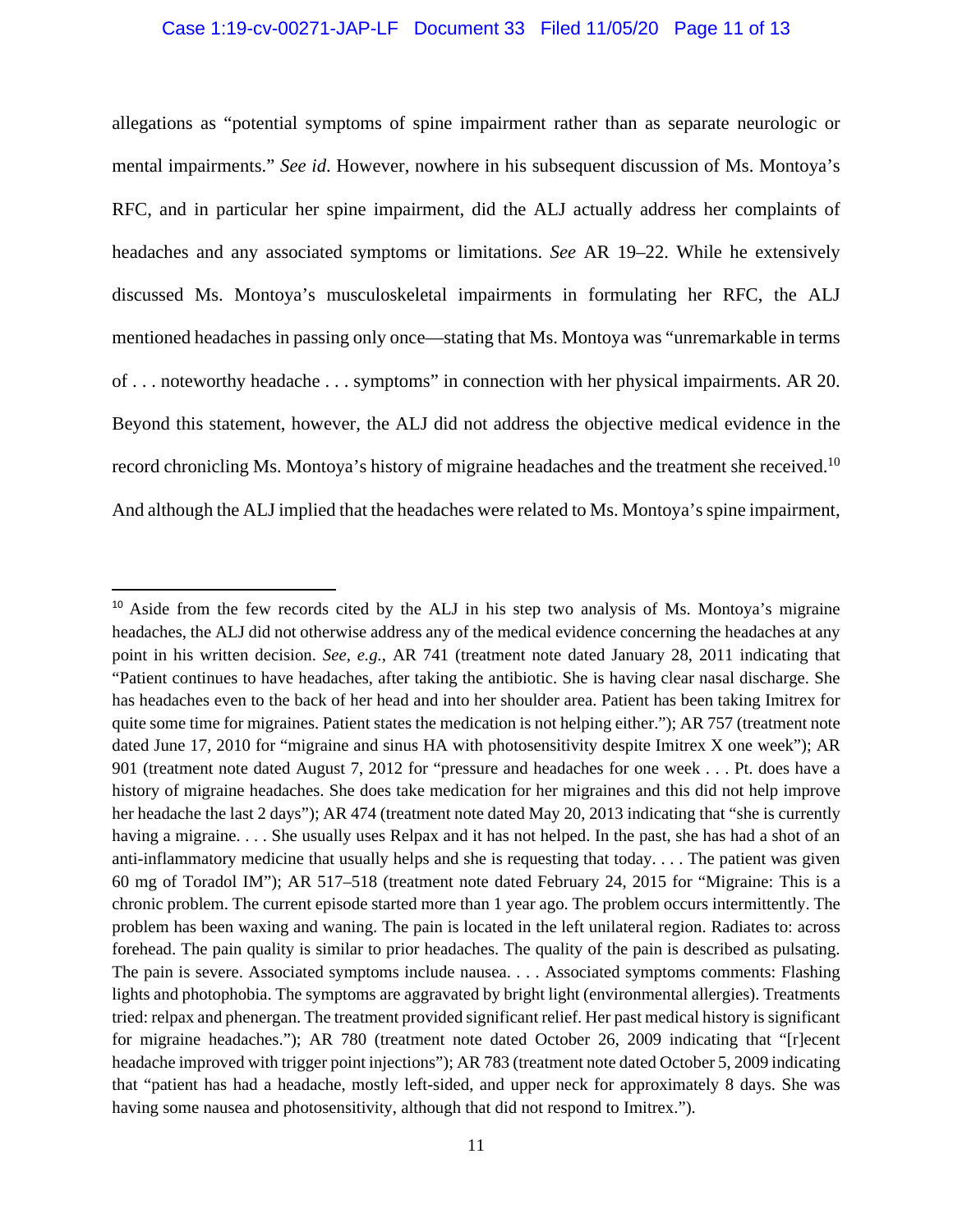### Case 1:19-cv-00271-JAP-LF Document 33 Filed 11/05/20 Page 12 of 13

he never cited to any medical evidence supporting such a finding. Nor did he consider the medical records that suggested Ms. Montoya suffered from traditional migraines not associated with her spinal condition. The ALJ also failed to address Ms. Montoya's testimony at the hearing of workrelated functional limitations she had due to the headaches. *See* AR 99–100 (Ms. Montoya testifying that the headaches restricted her ability to work and caused her to miss work). In sum, the ALJ's failure to properly consider Ms. Montoya's migraine headaches when formulating her RFC constitutes clear legal error. *See Wells v. Colvin*, 727 F.3d 1061, 1069 (10th Cir. 2013) ("[A] conclusion that the claimant's mental impairments are non-severe at step two does not permit the ALJ simply to disregard those impairments when assessing a claimant's RFC and making conclusions at steps four and five."); *See also Hill v. Astrue*, 289 F. App'x 289, 292 (10th Cir. 2008) ("Once the ALJ finds that the claimant has any severe impairment, he has satisfied the analysis for purposes of step two. His failure to find that additional alleged impairments are also severe is not in itself cause for reversal. But this does not mean the omitted impairment simply disappears from his analysis. In determining the claimant's RFC, the ALJ is required to consider the effect of *all* of the claimant's medically determinable impairments, both those he deems 'severe' and those 'not severe.'") (emphasis in original) (citations omitted). The Court must, therefore, remand this case for further administrative analysis to determine the effect, if any, that Ms. Montoya's headaches had on her RFC. This is not to say that the ALJ may not reach the same result on remand; however, without the correct application of law and analysis, this Court cannot confidently say that Ms. Montoya's RFC should not include limitations from her migraine headache impairment.

### **VI. Conclusion**

Because the Court concludes that the ALJ erred in failing to consider the limiting effects, if any, of Ms. Montoya's migraine headaches when he formulated her RFC, remand is warranted.